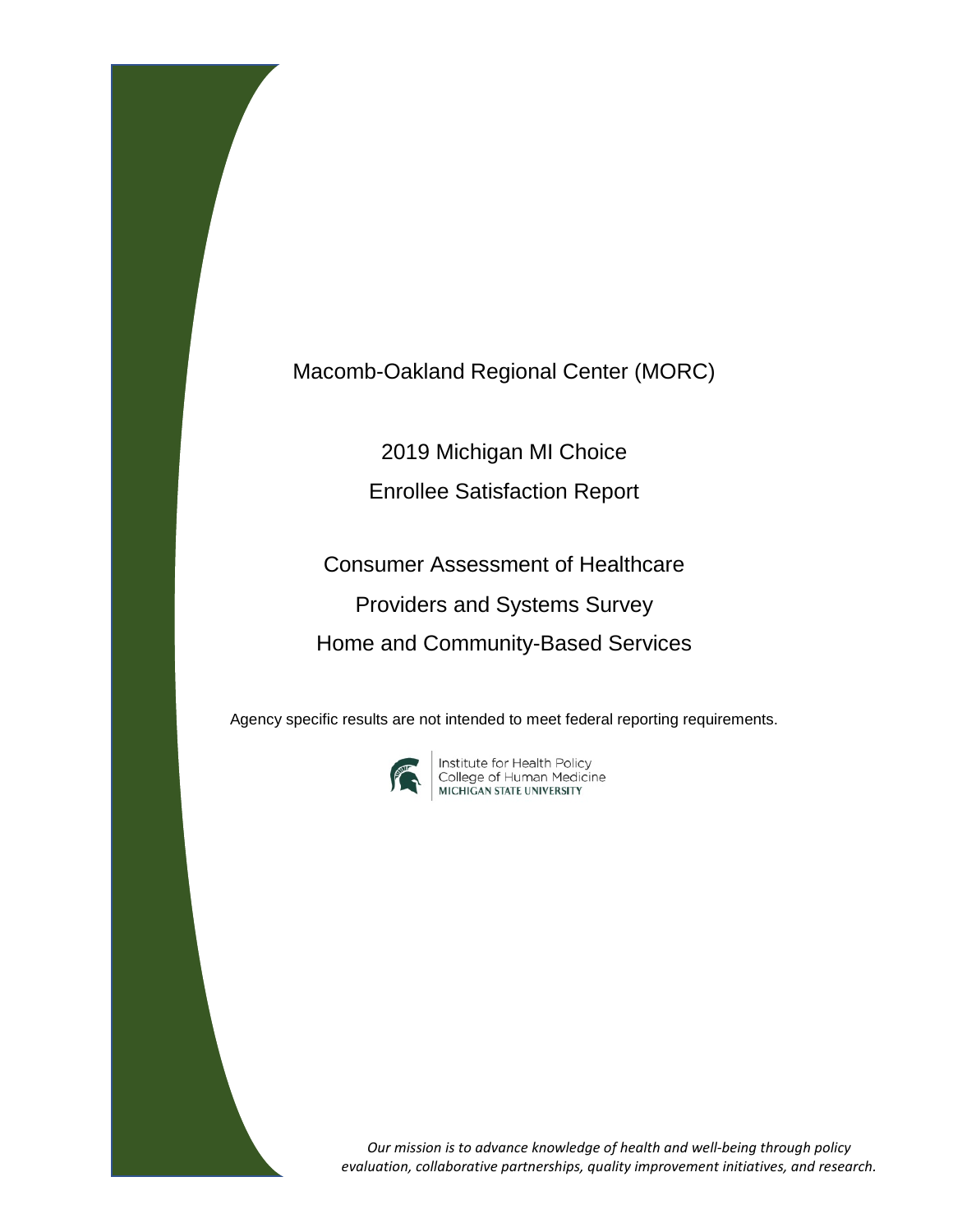

#### **Introduction**

The goal of the MI Choice Enrollee Satisfaction Survey is to provide performance feedback that is actionable and that will aid in improving patient-centered service delivery. The CAHPS Home and Community-Based Services Survey was selected because (1) it is the most widely used survey with benchmarking and standardized questions for assessing patient experiences in the United States, (2) the survey tool and technical guidance is publicly available from the Agency for Healthcare Research and Quality, (3) the survey has a strong track record of rigorous scientific development and testing to ensure reliability and validity, and (4) the survey is commonly used as the federal reporting standard to the Centers for Medicaid and Medicaid Services.

## Methodology

There were 8,729 enrollees who met the following criteria for the sampling frame: (1) enrolled in the MI Choice program for at least three months between February and April 2019; (2) had at least one claim during that time period; (3) 18 years of age or older; and (4) did not participate in the 2018 MI Choice Enrollee Satisfaction Survey. A random number methodology per agency was then applied resulting in 3,417 enrollees being including in the telephone sample frame. The sampling frame for the MORC was 176 with 20 completed surveys.

Prior to the survey administration, a pre-notification letter was sent informing enrollees to anticipate a telephone call. Enrollees were assured that the survey was being sponsored by the State of Michigan and answers kept confidential by Michigan State University.

MI Choice enrollees completed the telephone survey from May to September 2019. The survey was considered viable for inclusion if the respondent answered three cognitive screening questions with valid responses: (1) Does someone come into your home to help you? (2) How do they help you? and (3) What do you call them?

Survey results were standardized to a 100-point scale with mean scores calculated in accordance with the Technical Assistance Guide for Analyzing Data from the CAHPS Home and Community-Based Services Survey. Less than five percent of the respondents opted to use the alternative responses where options are presented as "mostly yes" or "mostly no" instead of a more cognitively challenging Likert-type scale. The alternative responses were also converted to the standardized scale.

Statewide and agency specific calculations are provided within this report. Please note that agency results are informational only and not intended for federal reporting. Official reporting of CAHPS results requires 100 valid surveys per unit of analysis completed by an approved vender. Cells under five were either suppressed or excluded from presentation because of the instability of reporting small numbers.

## **Demographics**

MORC respondents were more likely to be older, less educated, and white when compared to the statewide demographic profile (75.0% vs. 59.7%, 68.4% vs. 56.6%, 85.0% vs. 71.0%; respectively) as shown in Table 1.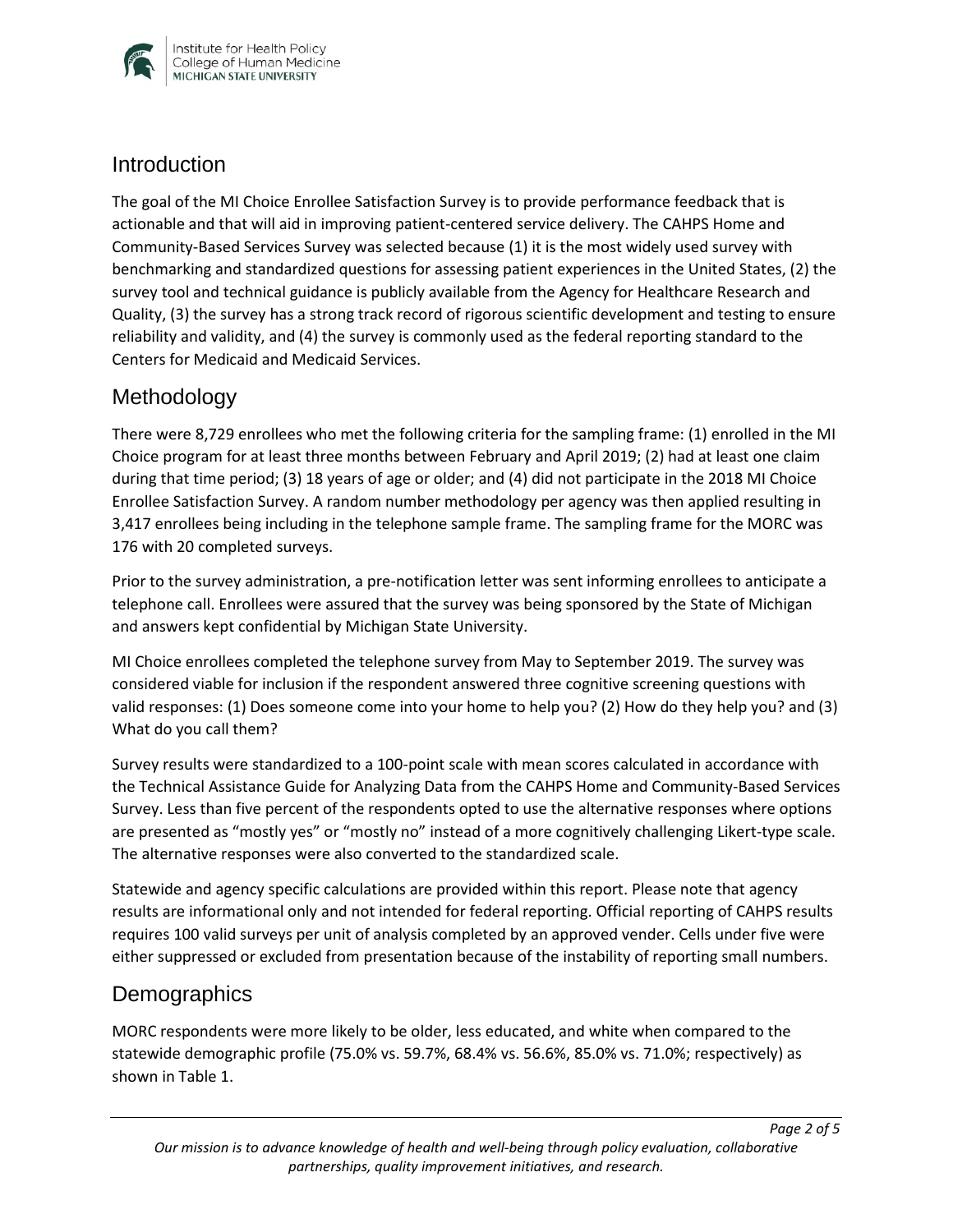

| Delliographics         |                      |              |     |             |              |  |  |  |
|------------------------|----------------------|--------------|-----|-------------|--------------|--|--|--|
|                        | <b>Response</b>      | <b>State</b> |     | <b>MORC</b> |              |  |  |  |
| <b>Demographics</b>    |                      | %            | #   | %           | #            |  |  |  |
| Age                    | 18-64 years old      | 40.3         | 242 | 25.0        | 5            |  |  |  |
|                        | 65+ years old        | 59.7         | 359 | 75.0        | 15           |  |  |  |
| Gender                 | Female               | 66.9         | 402 | 70.0        | 14           |  |  |  |
|                        | Male                 | 33.1         | 199 | 30.0        | 6            |  |  |  |
| <b>Education Level</b> | High School or Less  | 56.6         | 328 | 68.4        | 13           |  |  |  |
|                        | Some College or More | 43.4         | 252 | 31.6        | 6            |  |  |  |
| Race                   | White                | 71.0         | 427 | 85.0        | 17           |  |  |  |
|                        | <b>Black</b>         | 18.8         | 113 | S           | $\mathbf{1}$ |  |  |  |
|                        | Hispanic             | 3.0          | 18  | S           | 1            |  |  |  |
|                        | Other                | 5.2          | 31  | S           | 1            |  |  |  |
|                        | Unknown              | 2.0          | 12  |             | 0            |  |  |  |
| <b>Mental Health</b>   | Scale from 1-100     | 59.5         | 595 | 55.0        | 20           |  |  |  |
| <b>Overall Health</b>  | Scale from 1-100     | 47.9         | 587 | 45.3        | 19           |  |  |  |

# **Table 1 Demographics**

*'s' indicated suppressed due to cell size less than 5.* 

#### **Results**

The CAHPS survey asks 46 questions which can be grouped into 11 domains of objective and actionable information for quality improvement. These domains address issues such as unmet need, physical safety, helpfulness of the case manager, the quality of the patient-caregiver relationship, and the respondent's feelings of self-determination. CAHPS domain results are presented in Table 2.

MORC scored within five-percentage points of the statewide average across all CAHPS domains.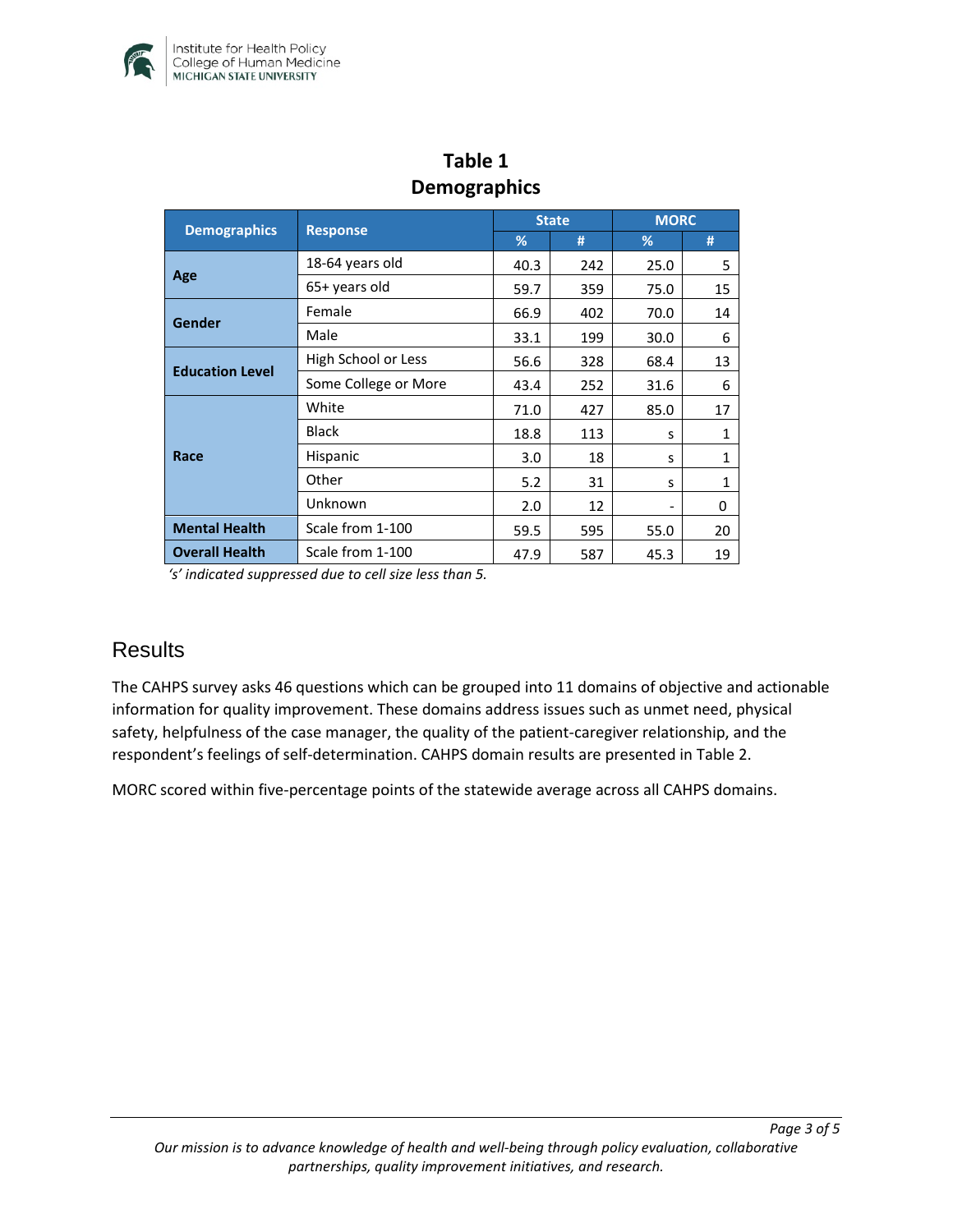

| <b>Category</b>                                                     | <b>Question</b>                                                                    |      | <b>MORC</b><br><b>Percent</b><br>$n=20$ |
|---------------------------------------------------------------------|------------------------------------------------------------------------------------|------|-----------------------------------------|
| <b>Global Ratings</b><br><b>Measures</b>                            | <b>Category Score</b>                                                              | 92.0 | 91.8                                    |
|                                                                     | Global Rating of Personal Assistance and Behavioral Health Staff                   | 92.9 | 90.6                                    |
|                                                                     | <b>Global Rating of Case Manager</b>                                               | 91.4 | 92.9                                    |
| <b>Recommendation</b><br><b>Measures</b>                            | <b>Category Score</b>                                                              | 93.3 | 97.7                                    |
|                                                                     | Recommendation of Personal Assistance and Behavioral Health<br>Staff               | 94.3 | 98.4                                    |
|                                                                     | Recommendation of Case Manager                                                     | 92.9 | 97.1                                    |
| <b>Staff are reliable</b><br>and helpful                            | <b>Category Score</b>                                                              | 92.4 | 94.1                                    |
|                                                                     | Staff come to work on time                                                         | 93.3 | 98.5                                    |
|                                                                     | Staff work as long as they are supposed to                                         | 95.4 | 94.1                                    |
|                                                                     | Someone tells you if staff cannot come                                             | 85.8 | 92.5                                    |
|                                                                     | Staff make sure you have enough privacy for dressed, shower,<br>bathing            | 93.3 | 91.1                                    |
| <b>Staff listen and</b><br>communicate<br>well                      | <b>Category Score</b>                                                              | 94.9 | 96.5                                    |
|                                                                     | Staff treat you with courtesy and respect                                          | 97.0 | 95.6                                    |
|                                                                     | Staff explanations are easy to understand                                          | 92.9 | 96.9                                    |
|                                                                     | Staff treat you the way you want them to                                           | 95.3 | 92.6                                    |
|                                                                     | Staff explain things in a way that is easy to understand                           | 94.8 | 94.1                                    |
|                                                                     | Staff know what kind of help you need with everyday activities                     | 96.6 | 100                                     |
| <b>Case Manager is</b><br><b>Helpful</b>                            | <b>Category Score</b>                                                              | 94.5 | 97.5                                    |
|                                                                     | Able to contact this case manager when needed                                      | 97.8 | 100                                     |
|                                                                     | Case manager helped when asked for help with getting or fixing<br>equipment        | 94.2 | s                                       |
|                                                                     | Case manager helped when asked for help with getting other<br>changes to services  | 91.4 | 92.5                                    |
| <b>Choosing the</b><br><b>Services that</b><br><b>Matter to You</b> | <b>Category Score</b>                                                              | 90.9 | 87.9                                    |
|                                                                     | Person-centered service plan included all of the things that are<br>important      | 86.5 | 80.6                                    |
|                                                                     | Staff knows what's on the service plan, including the things that<br>are important | 95.4 | 95.3                                    |

# **Table 2 2019 MI Choice Enrollee Satisfaction Survey**